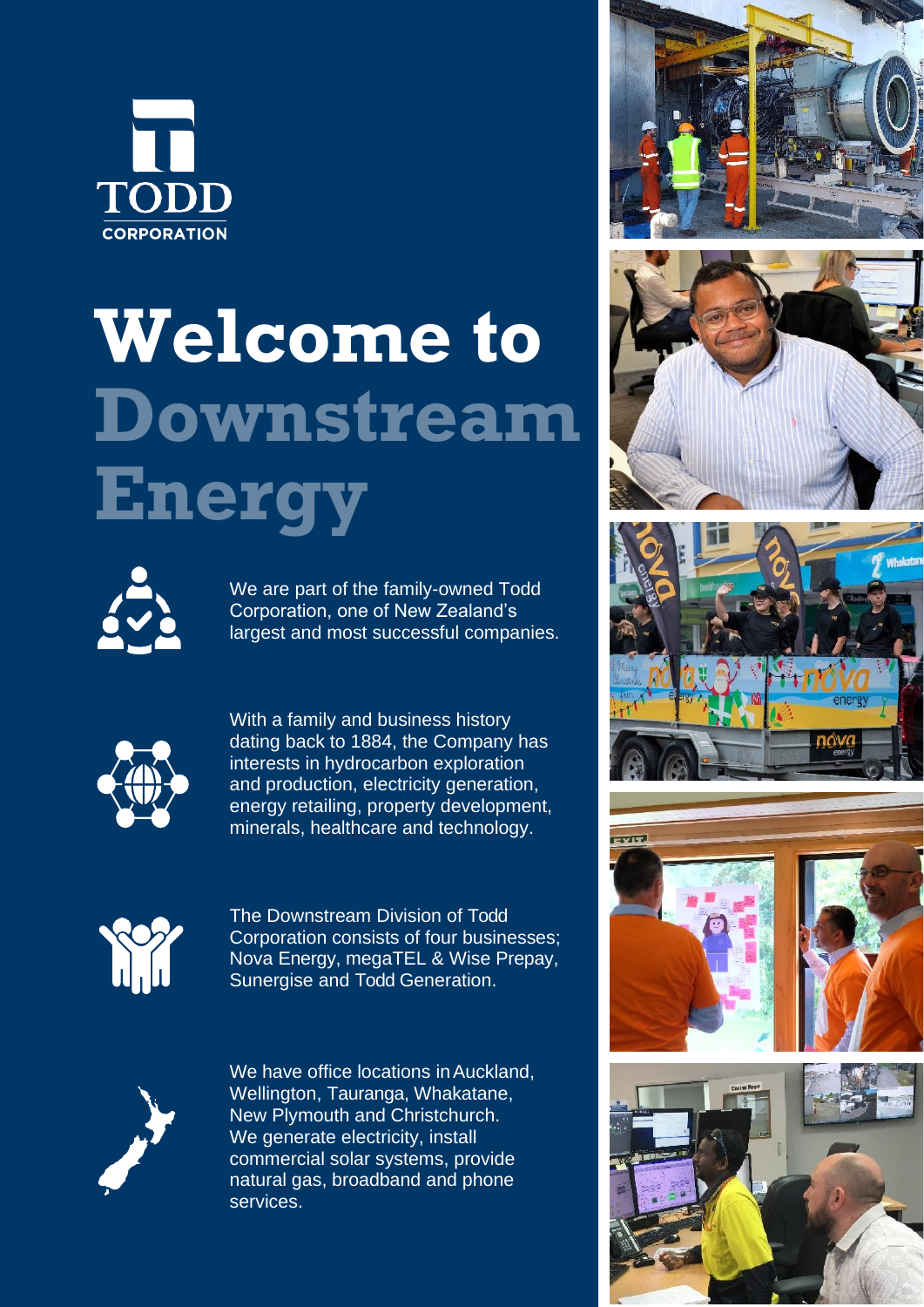### **OurValues**

At Downstream Energy, we strive to be one of New Zealand's most successful companies. Our core values are part of every aspect of the business and provide a foundation for our behaviour, attitude and decision making. We strive to embody these values everyday to define our culture and achieve our goals.

**We Care**

We care about each other, the job we do, and our customer.

**We Cheer**

We encourage each other and celebrate a job well-done.

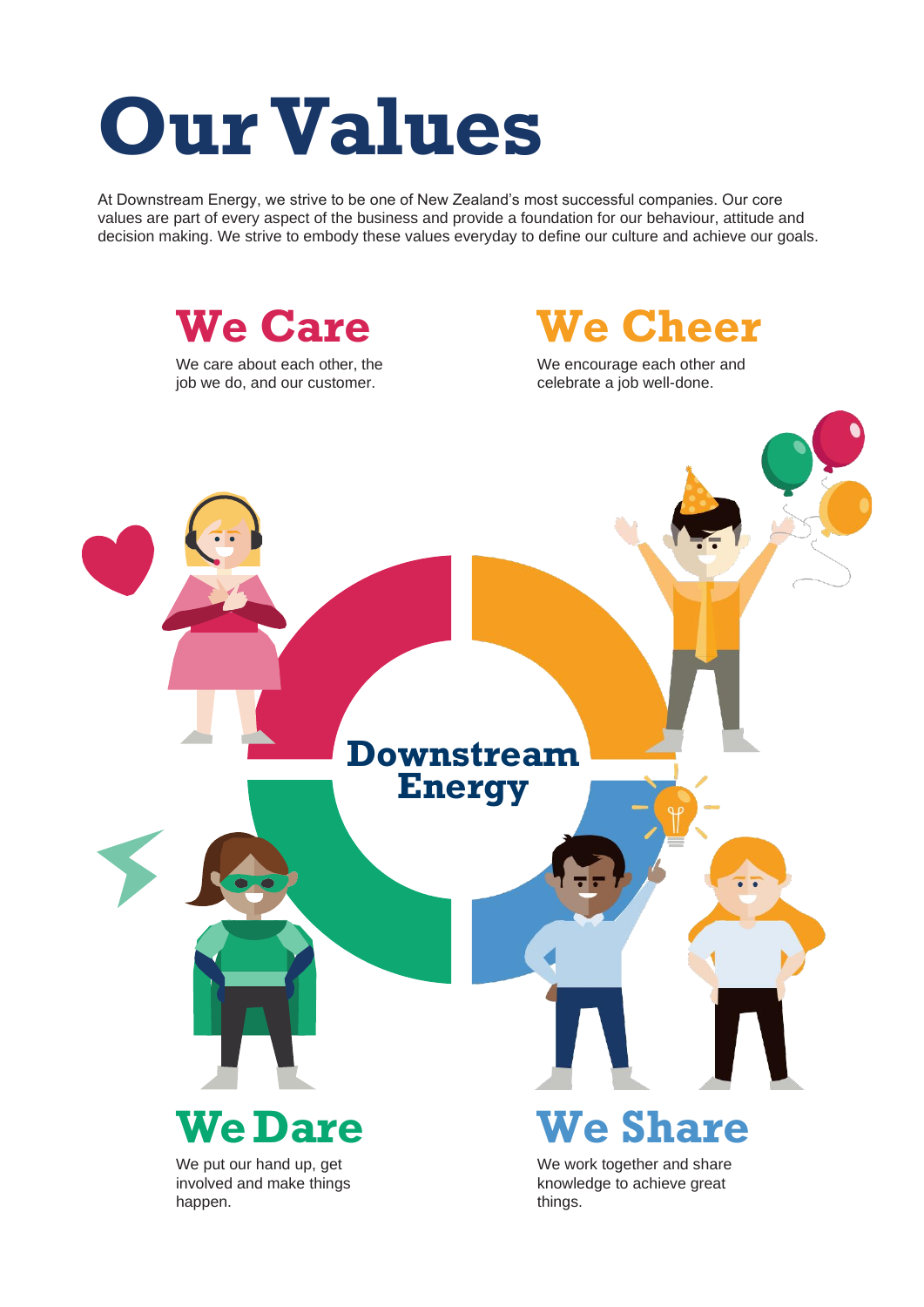# **Our Operating Principles**

As Todd Group employees, we will respect the achievements and values of the Todd Family by conducting our business activities in line with these Operating Principles: